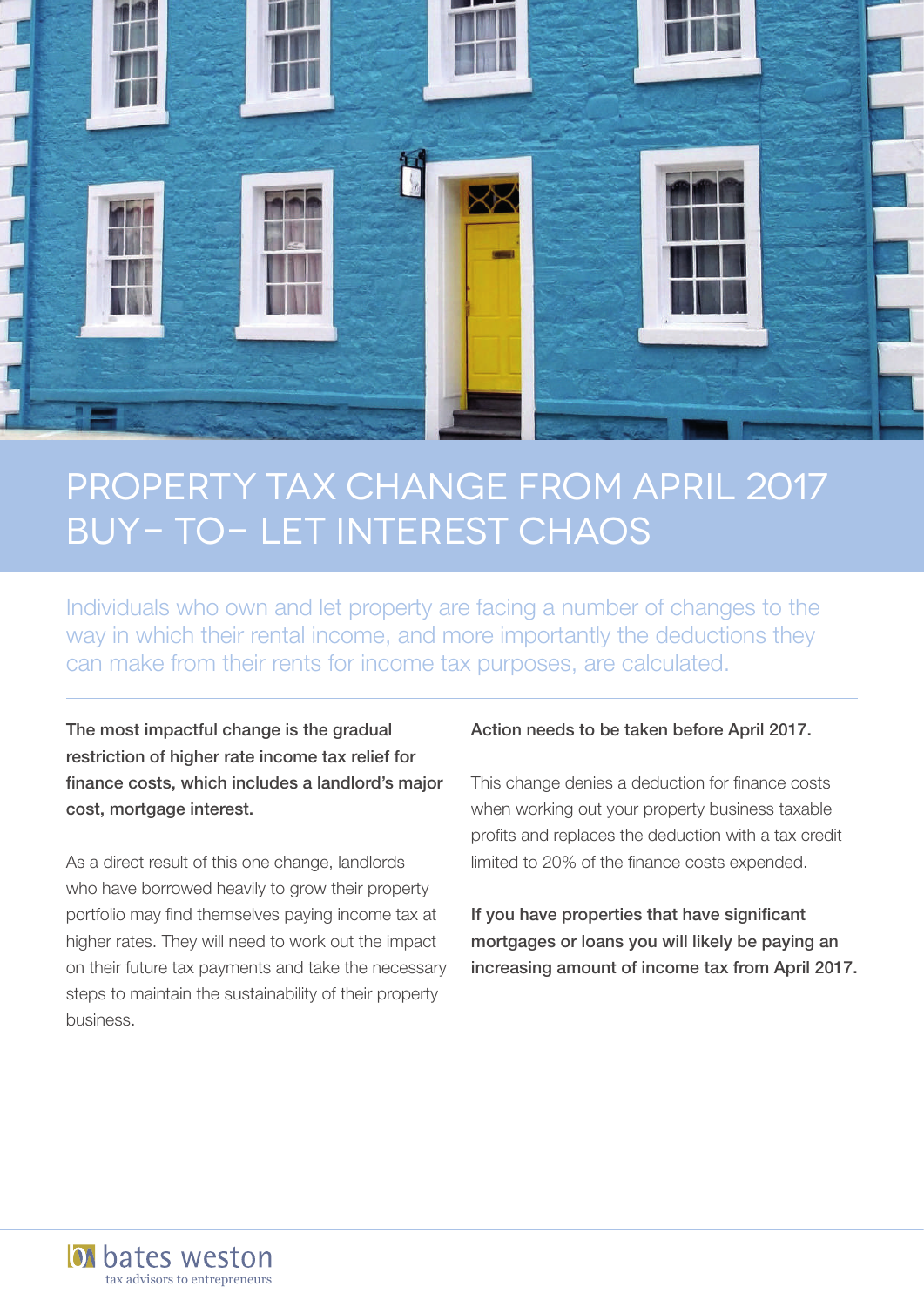### Key features

#### The gradual restriction of higher rate income tax relief for finance costs

The restriction of income tax relief will apply to individuals:

- Who let residential property in the UK or elsewhere, and
- Who are claiming a deduction for financing costs (see below for list of costs included) from April 2017, and
- Who, from April 2017, pay income tax on their property income at the higher (40%) or additional (45%) rate

It will not apply to:

- Financing costs for purchase of furnished holiday let or commercial property
- Property companies
- Individuals who pay tax on their property income at basic rate only

The new measure will gradually restrict landlords' tax relief for finance costs to purchase residential properties to the basic rate of income tax. From 6 April 2020 landlords affected will no longer be able to deduct their finance costs from their property income. Instead they will receive a basic rate deduction from their income tax liability.

Between now and 6 April 2020 relief will be tapered as follows:

| 2017-18 | The deduction of allowable finance costs will be restricted to 75%,<br>with 25% being available as a basic rate income tax deduction. |
|---------|---------------------------------------------------------------------------------------------------------------------------------------|
| 2018-19 | The deduction of allowable finance costs will be restricted to 50%,<br>with 50% being available as a basic rate income tax deduction. |
| 2019-20 | The deduction of allowable finance costs will be restricted to 25%,<br>with 75% being available as a basic rate income tax deduction. |

Finance costs include: mortgage interest, interest on loans to buy furnishings, and fees incurred when taking out or repaying mortgages or loans.

This document is for information only. Bates Weston Tax LLP takes no responsibility for any action taken as a result of the information contained within it. Bates Weston Tax LLP. Registered offices: The Mills, Canal Street, Derby DE1 2RJ. Registered in England OC402712.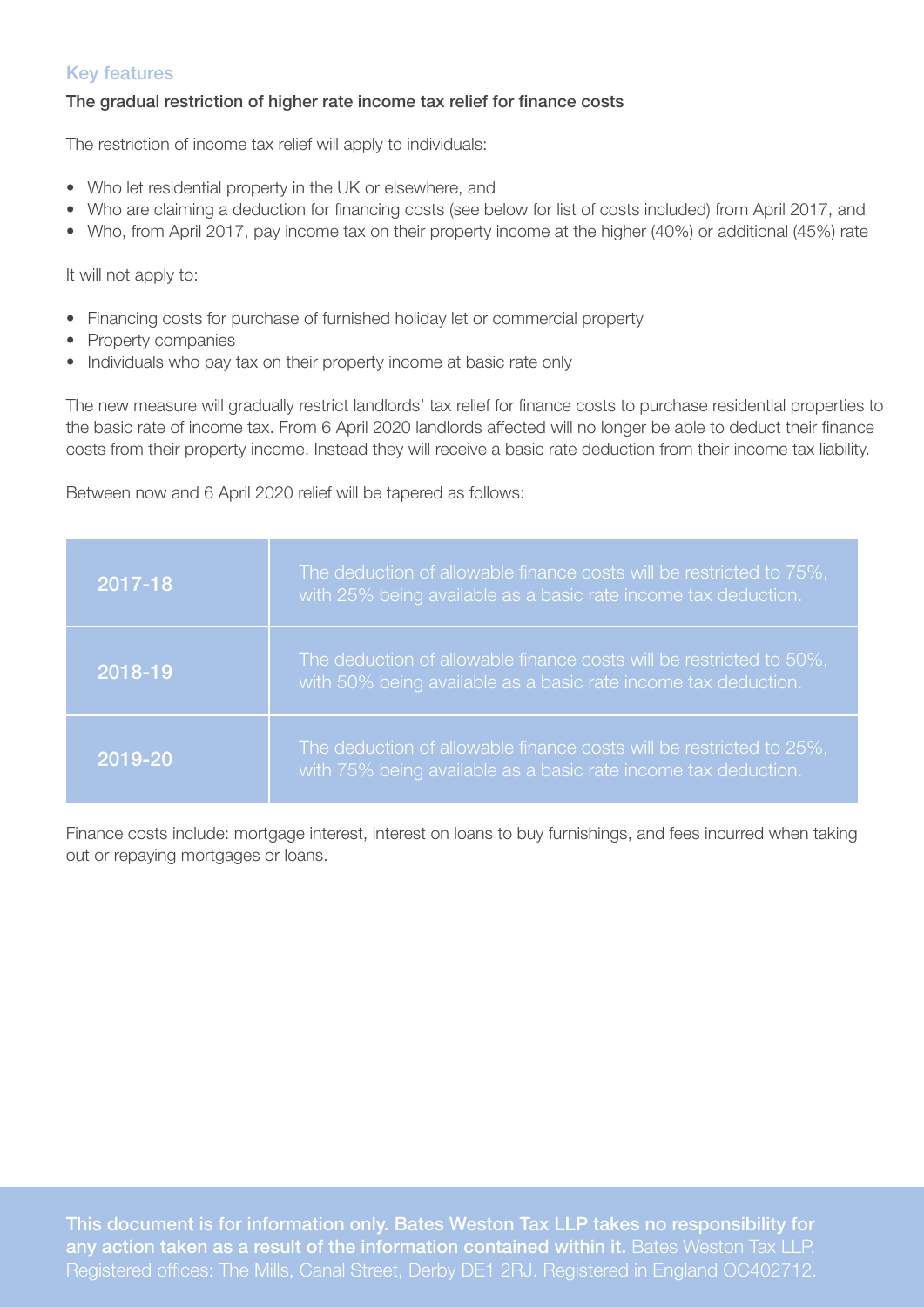#### Examples:

Consider the case of Linda, who has a buy to let property with an annual mortgage interest charge of £10,000. Up to April 2017 she will be able to deduct the full amount, £10,000, from her property position.

|                              | 2016-17        | 2017-18 | 2018-19 | 2019-20 | 2020-21        |  |
|------------------------------|----------------|---------|---------|---------|----------------|--|
| Finance cost allowed         | 10,000         | 7,500   | 5,000   | 2,500   | $\overline{0}$ |  |
| If additional rate taxpayer: |                |         |         |         |                |  |
| Additional rate 45% relief   | 4,500          | 3,375   | 2,250   | 1,125   | $\overline{0}$ |  |
| <b>Basic rate deduction</b>  | $\overline{0}$ | 500     | 1,000   | 1,500   | 2,000          |  |
| Total tax relief             | 4,500          | 3,875   | 3,250   | 2,625   | 2,000          |  |
| Net finance costs paid       | 5,500          | 6,125   | 6,750   | 7,375   | 8,000          |  |
| If higher rate taxpayer:     |                |         |         |         |                |  |
| Additional rate 40% relief   | 4,000          | 3,000   | 2,000   | 1,000   | $\overline{0}$ |  |
| <b>Basic rate deduction</b>  | $\overline{0}$ | 500     | 1,000   | 1,500   | 2,000          |  |
| Total tax relief             | 4,000          | 3,500   | 3,000   | 2,500   | 2,000          |  |
| Net finance costs paid       | 6,000          | 6,500   | 7,000   | 7,500   | 8,000          |  |

impact is progressively negative for higher rate or additional rate tax payers. In our example, if Linda is a higher rate taxpayer her net finance costs (after deduction of tax relief) increase from £6,000 in

A further consequence of this change is that the rental income for tax purposes increases with no

This document is for information only. Bates Weston Tax LLP takes no responsibility for any action taken as a result of the information contained within it. Bates Weston Tax LLP. Registered offices: The Mills, Canal Street, Derby DE1 2RJ. Registered in England OC402712.